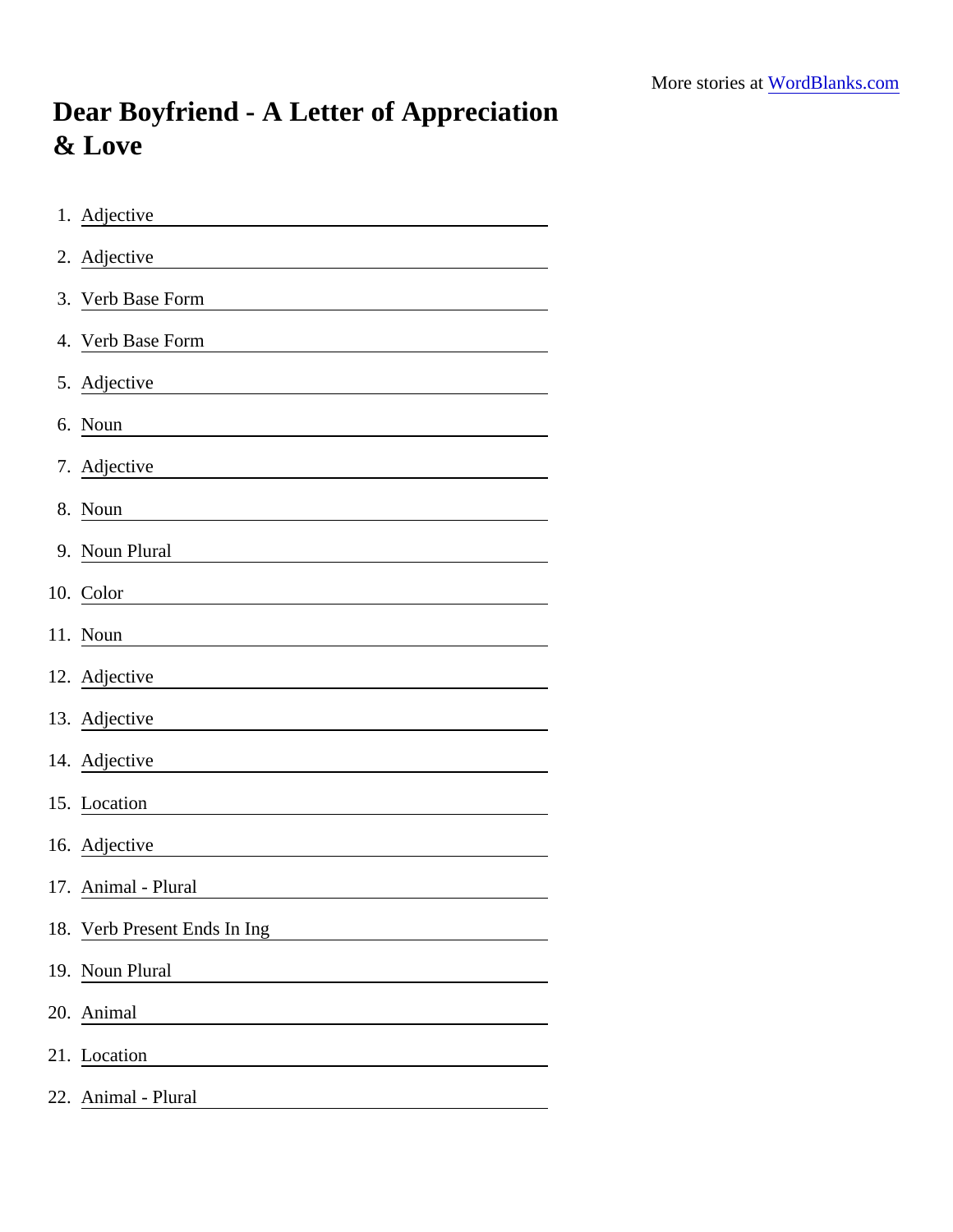| 23. Animal - Plural |
|---------------------|
| 24. Animal - Plural |
| 25. Animal - Plural |
| 26. Animal - Plural |
| 27. Adjective       |
| 28. Animal - Plural |
| 29. Animal          |
| 30. Noun            |
| 31. Animal - Plural |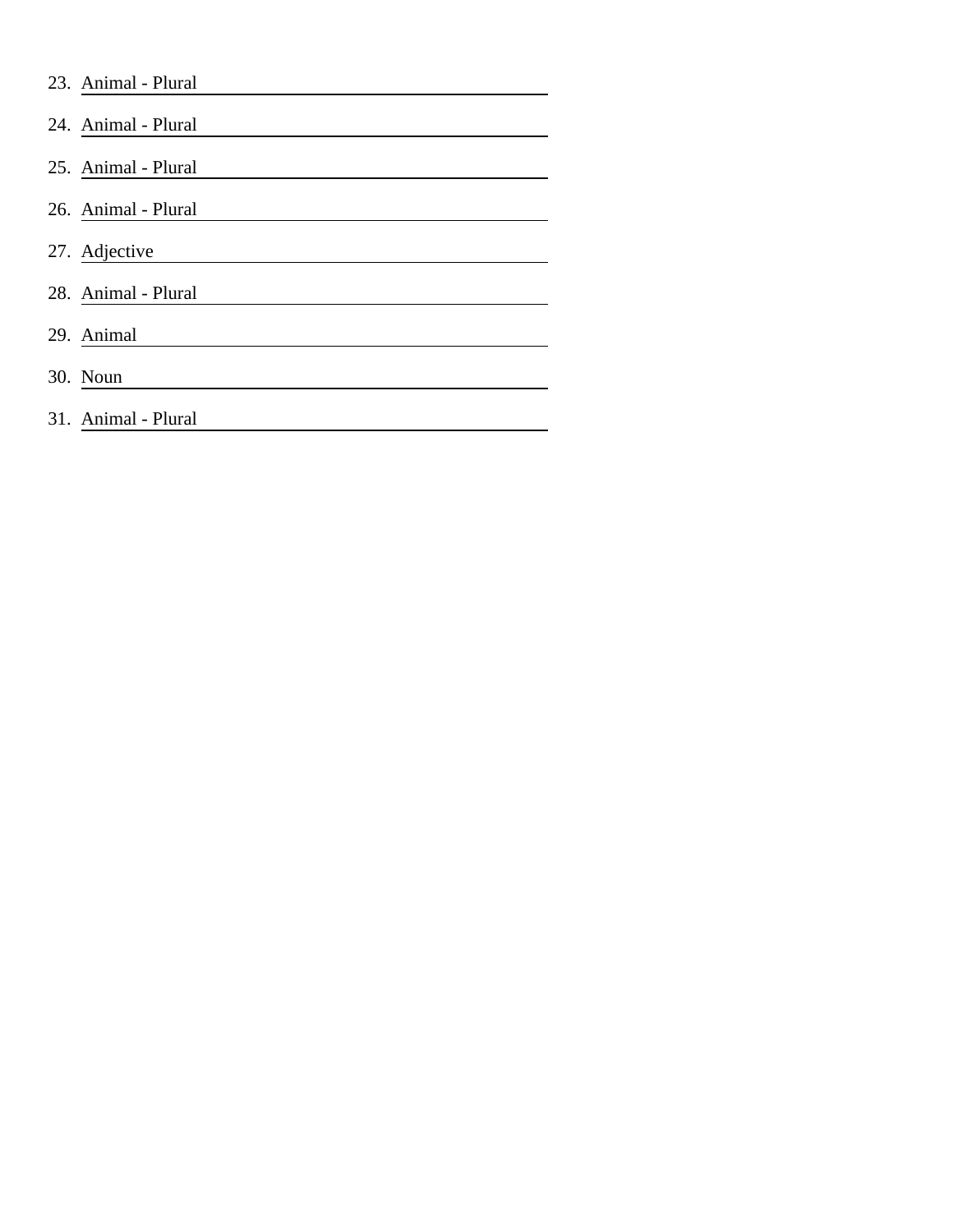## **Dear Boyfriend - A Letter of Appreciation & Love**

A Letter for my BOYFRIEND

Dear Boyfriend,

OMG! You make me so Adjective ! I get butterflies in my stomach just thinking about you! Ah, there is something  $\frac{\text{Adjective}}{\text{Additive}}$  about the way you smile and laugh that makes my heart  $\frac{\text{Verb}}{\text{Verb}}$ 

Base Form and Verb Base Form then vanish in the sky!

When we first met, you were wearing this **Adjective Cologne that smelled like vanilla bean and almonds.** 

It was so intoxicating that I wanted to box you up and create  $a_{\text{mean}}$  that smelled like you!

OMG! That sounds a bit creepy! LOL! I apologize. What I am meaning to say is, you smelled really

Adjective , is all.

I love the way you dress, too. So sophisticated and GQ.

I'm glad that you don't dress like a goofy Noun With mismatched Noun Plural and Color

suspenders and oversized pants! LOL!

Because, I like a well-dressed man at my side.

But, even if you were a Noun who wore mismatched clothes and a bright rainbow wig, my love, I would still love you, Handsome,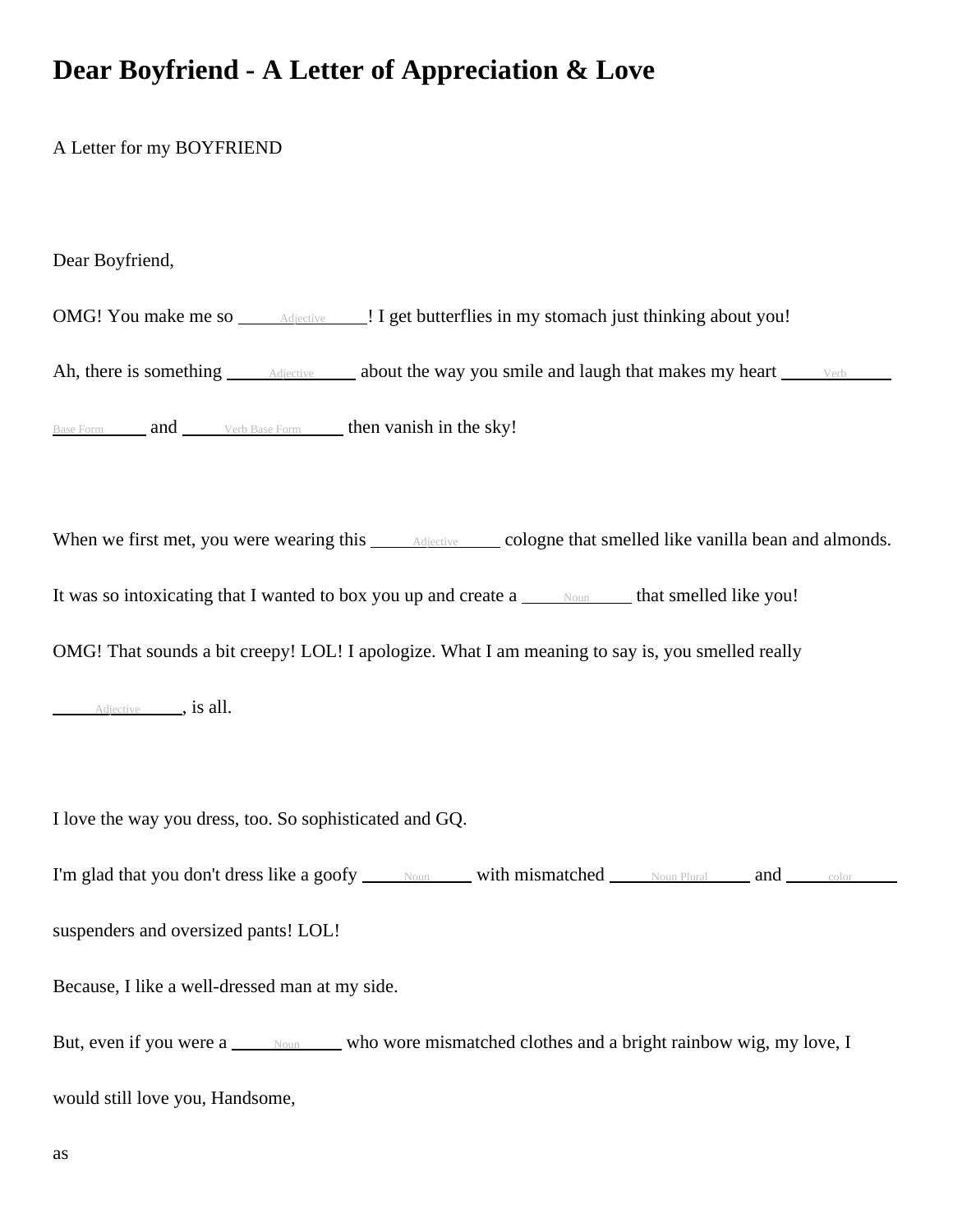long as you had a **Adjective** red clown nose that honked when it was squeezed! LOL. Just kidding.

I love everything about you.

I love that you are extremely  $\_\_\_\$ Adjective and Adjective because you love working out at the Location . I love that you are <u>Adjective</u> and that you take me up into the mountains on the weekends! Remember, Love, when we first went to Mt. Rainier? I saw these beautiful Animal - Plural up in the trees and they were Verb Present ends in ING ! The sun Was slowly rising and there were Noun Plural everywhere.  $A_{\text{minimal}}$  flew by us and it circled us 3 times. "It means, I love you," you told me. And, I smiled. Remember, when you brought me to the local *Location* 1. We saw *Animal - Plural* , Animal - Animal -Plural , Animal - Plural and Animal - Plural ! We also saw Animal - Plural at the petting zoo. It was the Adjective thing; being able to feed all of the baby Animal - Plural inside the petting zoo part of the zoo! Well, it was fun up until the moment the  $\Box$  Animal bent its head over and stole my  $\Box$  Noun  $\Box$ ! LOL! We both laughed really hard that day!